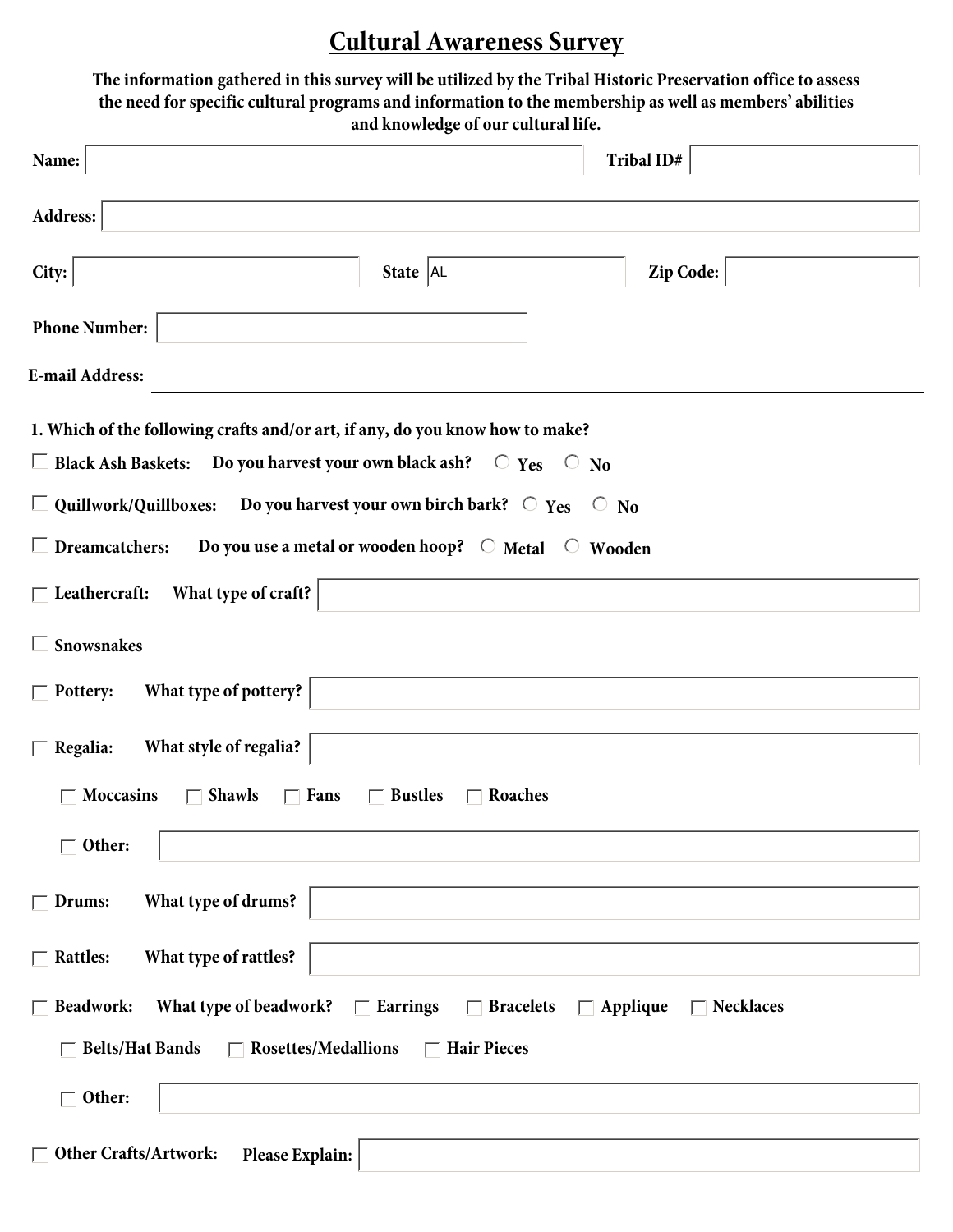- **2. Do you dance at Pow wows?**  $\bigcirc$  Yes  $\bigcirc$  No
- **Yes No 3. Do you drum and/or sing?**

If yes, do you drum and/or sing with a group?  $\;\;\subset\;$  Yes  $\;\subset\;$  No

**If yes, what is the name of the drum?**

**Yes No 4. Do you use natural medicines?**

**Yes No If yes, do you gather your own medicines?**

**5. Regarding our native language, please check which applies best:**

**I am fluent in our language.**

**I do not consider myself fluent in our language, but I know how to speak in sentences.**

**I know how to say some words in our language.**

**I do not know any part of our language.**

**I understand our language when I hear it, but I am not able to speak it.**

**No Yes** ∧ **No 6. Do you know or tell native stories/legends?**

**7. Please rate the following on a scale of 1 to 3. (1=I am not familiar with this, 2=I know a little about this, 3=I am familiar with this)**

| 7 Grandfather/mother teachings<br><b>Sacred Fire</b><br>Sweatlodge<br><b>Vision Quest</b>                |  |  |
|----------------------------------------------------------------------------------------------------------|--|--|
| <b>Naming Ceremony</b><br><b>Pipe Teachings</b><br><b>Ghost Supper</b><br><b>Fire Keeping</b>            |  |  |
| <b>Water Teachings</b><br><b>Creation Story</b><br><b>Moon Time</b><br>Pow wow Etiquette                 |  |  |
| <b>Drum Teachings</b><br>Men's/Women's Circles<br>Clans                                                  |  |  |
| 8. Do you hunt, fish or gather?<br>Yes $\bigcap$ No                                                      |  |  |
| If yes, what do you hunt, fish or gather?                                                                |  |  |
| 9. Would you be willing to teach and/or demonstrate your skills/knowledge?<br>Yes $\bigcap$ No<br>$\cap$ |  |  |
| 10. What type of programs, workshops or information would you like to be presented to the membership?    |  |  |